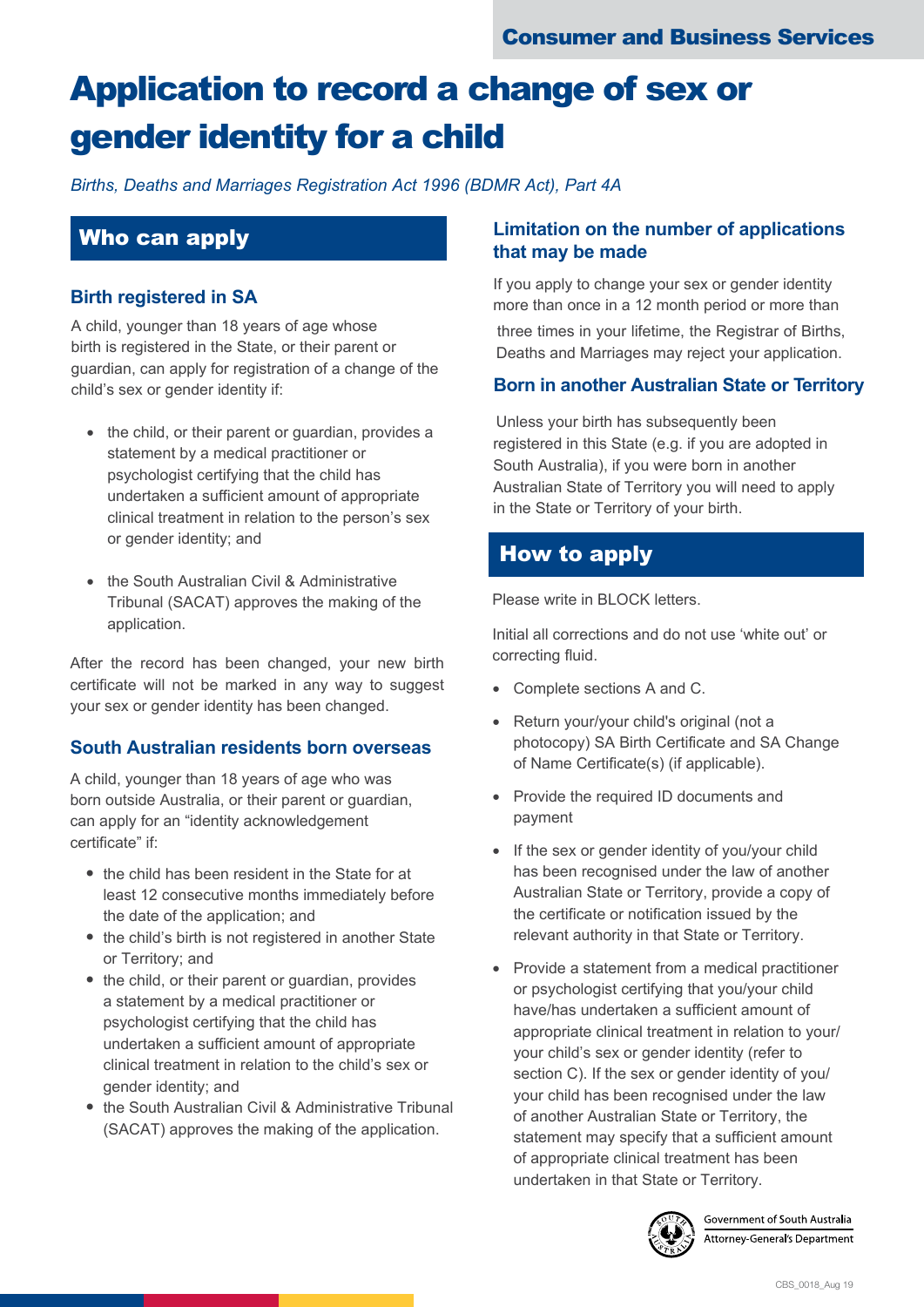Applications to the Registrar of Births, Deaths and Marriages in relation to a change of a child's sex or gender identity need to be approved by the South Australian Civil & Administrative Tribunal (SACAT). This is referred to further below. This application form and the other documents referred to above must first be submitted to Births, Deaths and Marriages for assessment. They will then be returned to you to enable you to include them with a separate application that you will need to lodge in the South Australian Civil & Administrative Tribunal (SACAT).

#### **Identification (ID)**

You must provide the required identity documents as outlined in this application form. Overseas documents need to be translated into English by an accredited translator. Faxed or emailed applications and ID documents are not accepted.

Provide 'certified copies' of your documents if you are submitting your application by post. A 'certified copy' is a photocopy that has been endorsed, advising it is a true copy of the original document. The following people can certify your identity documents:

- Justice of the peace (JP)
- Notary public
- Commissioner for taking affidavits in the Supreme Court of South Australia
- Proclaimed police officer.

#### **Fees**

Visit **[www.sa.gov.au/bdm](http://www.sa.gov.au/bdm)** to find out the current fees relating to the 'Record a change of sex or gender identity – application'. Application fees also apply to:

- apply for a new birth certificate born in SA
- apply for an identity acknowledgement certificate
	- born overseas
- register your name change.

## **Enquiries**

#### **Email: bdm.registrations@agd.sa.gov.au**

Interpreting services are available by phoning the Translating and Interpreting Service (TIS National) on 131 450

#### **Website: www.sa.gov.au/bdm**

## Lodge your application

#### **Apply by post**

**SA Registry of Births Deaths and Marriages**  GPO Box 1351, Adelaide SA 5001

#### **Apply in person**

#### **Consumer and Business Services**

Ground floor, 91 Grenfell Street, Adelaide SA 5000 Monday to Friday 9:00am - 4:30pm.

*Incomplete applications may cause delays, be returned or be denied.*

#### How we deal with your information

#### **Your privacy**

Your information is collected under the *Births, Deaths and Marriages Registration Act 1996*. The register is part of the civil records of SA and a permanent historical record.

Your information is used to prevent fraud and prove that you are eligible to:

- record a change of sex or gender identity
- be issued the related certificate.

*The public do not have access to these records.* 

Information held in the registry can be used for statistics and uses provided for by law, e.g. – by law enforcement agencies. Access may be granted to other registries and certain government and authorised non-government agencies.

#### **Disclosure of information**

When you complete this application you are consenting to the release of the personal information you provide, to agencies that may be able to validate it.

The ID you provide may be verified through the online National Document Verification Service (DVS).

Documents issued by this office may be verified by **Phone:** 131 882 **b Phone: 131 882 other organisations using DVS.** 

### Processing times

Check the estimated processing time for your application at **www.cbs.sa.gov.au/processing-times**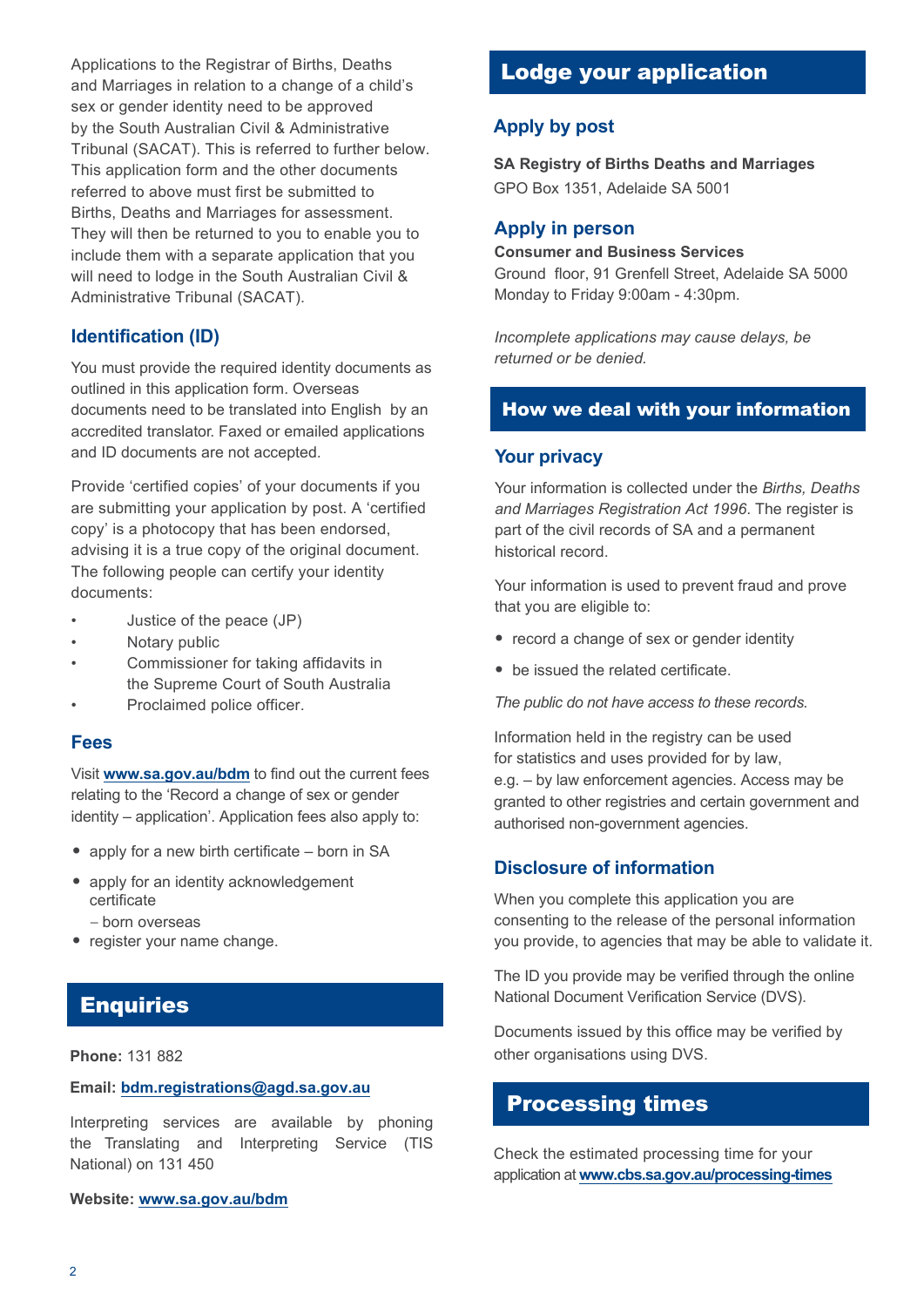## Identity of the child

**Applying in person** – bring the original documents

**Applying by post** – enclose certified photocopies of each identity document. Do not send original documents unless it is your/your child's SA birth certificate or change of name certificate.

If you don't have all of the required identification documents, please contact us to ask for assistance - phone 131 882.

#### Child born in South Australia

Identity documents from lists 2, 3 and 4 **are not required** for a child born in South Australia if the parent(s)/guardian(s) are making the application.

#### **List 1: Proof you/your child were/was born in SA**

П

SA Birth certificate (original)

*You must return your/your child's original (not a photocopy) SA Birth Certificate and SA Change of Name Certificate(s) (if applicable).*

#### **List : Link between photo and signature**

- Australian passport
- Overseas passport
- Australian driver's licence
- Photo card issued by an Australian government agency

If you are unable to supply one of the above photo identity documents a guarantor must complete page 6 and you must also include a passport size photograph that has been witnessed and signed by the guarantor. Refer to page 6 for further details.

#### **List 3: Operation in the community**

- Medicare card
- Private health care card
- Credit/debit card or ATM card ΙI
- Centrelink card
- School or tertiary student identity card П

#### **List 4: Proof of your current residential address**

|     | Australian driver's licence           |
|-----|---------------------------------------|
| I.  | Centrelink concession card            |
| H.  | Current tenancy or lease agreement    |
| 1 T | Superannuation fund statement         |
|     | Letter from school confirming address |
|     |                                       |

*PO boxes and bank statements are not accepted*

#### Child born overseas and residing in SA for the last 12 months

You/your child must provide one **different form of identity** from each list. Expired documents are not accepted.

One identification document must show your/your child's place of birth. If you cannot provide this on one of the below documents, please provide an expired passport.

#### **List 1: Your/your child's overseas birth certificate**

| Overseas birth certificate or travel identity |
|-----------------------------------------------|
| document of the child $-$ if not in English,  |
| provide a translated version as well.         |

#### **List 3: Proof you/your child has been residing in SA for the last 12 months before applying.**

П A total of four (4) different documents required. Refer to page 5 for acceptable documents

#### **List 2: Your/your child's right to reside in Australia**

| Australian Citizenship Certificate      |
|-----------------------------------------|
| Australian visa supported by overseas   |
| passport                                |
| Visa status from the Department of Home |
| Affairs                                 |
| Immicard                                |
|                                         |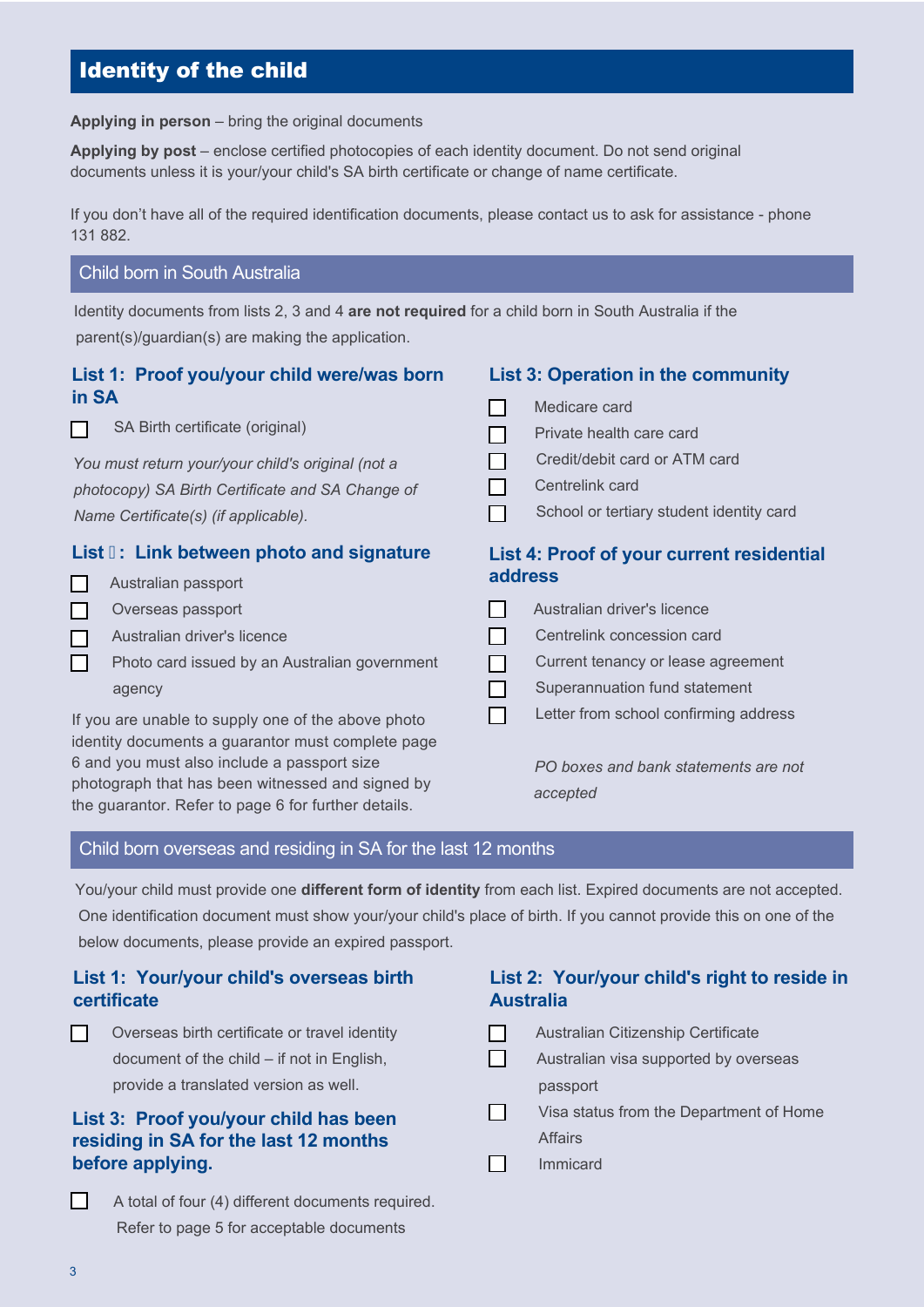## Identity of parent(s) / guardian(s)

**Parent or guardian ID is not required if a child is making their own application.**

Each parent/guardian must provide **one different form of identity from each list**. e.g. if you provide an Australian driver's licence for list 1, you cannot also provide an Australian driver's licence for list 3. You must provide a different form of identity from list 3. Expired documents are not accepted.

**Applying in person** – bring the original documents

**Applying by post** – enclose certified photocopies of each identity document. Do not send original documents with your application.

| <b>Parents</b>                                                                                                                                         |                                                      |  |  |
|--------------------------------------------------------------------------------------------------------------------------------------------------------|------------------------------------------------------|--|--|
| List 1: Link between photo and signature<br>$\Box$<br>Australian passport                                                                              | List 3: Proof of your current residential<br>address |  |  |
| $\Box$<br>Overseas passport                                                                                                                            | Australian driver's licence                          |  |  |
| $\Box$<br>Australian driver's licence                                                                                                                  | Utility account (electricity, gas, water)            |  |  |
| $\Box$<br>Photo card issued by an Australian government                                                                                                | Rates notice                                         |  |  |
| agency                                                                                                                                                 | Centrelink concession card                           |  |  |
| $\Box$<br>Australian firearm licence                                                                                                                   | Current tenancy or lease agreement                   |  |  |
|                                                                                                                                                        | Superannuation fund statement                        |  |  |
| If you are unable to supply one of the above photo<br>identity documents a guarantor must complete page<br>6 and you must also include a passport size | PO boxes and bank statements are not accepted        |  |  |
| photograph that has been witnessed and signed by<br>the guarantor. Refer to page 6 for further details.                                                | If you don't have all of the required identification |  |  |
|                                                                                                                                                        | documents, please contact us to ask for              |  |  |
| <b>List 2: Operation in the community</b>                                                                                                              | assistance - phone 131 882                           |  |  |
| $\Box$<br>Medicare card                                                                                                                                |                                                      |  |  |
| Private health care card                                                                                                                               |                                                      |  |  |

Australian Department of Veterans' Affairs card

Credit/debit card or ATM card

- Australian security guard licence or crowd ┍ control licence
- School or tertiary student identity card  $\Box$

#### Court appointed guardians

#### **List 1: Proof of guardianship**

П

A custody order that allocates guardianship

#### **List 3: Operation in the community not applicable for children under the guardianship of the minister**

| Medicare card                                   |
|-------------------------------------------------|
| Private health care card                        |
| Credit/debit card or ATM card                   |
| Australian Department of Veterans' Affairs card |
| Australian security guard licence or crowd      |
| control licence                                 |
| School or tertiary student identity card        |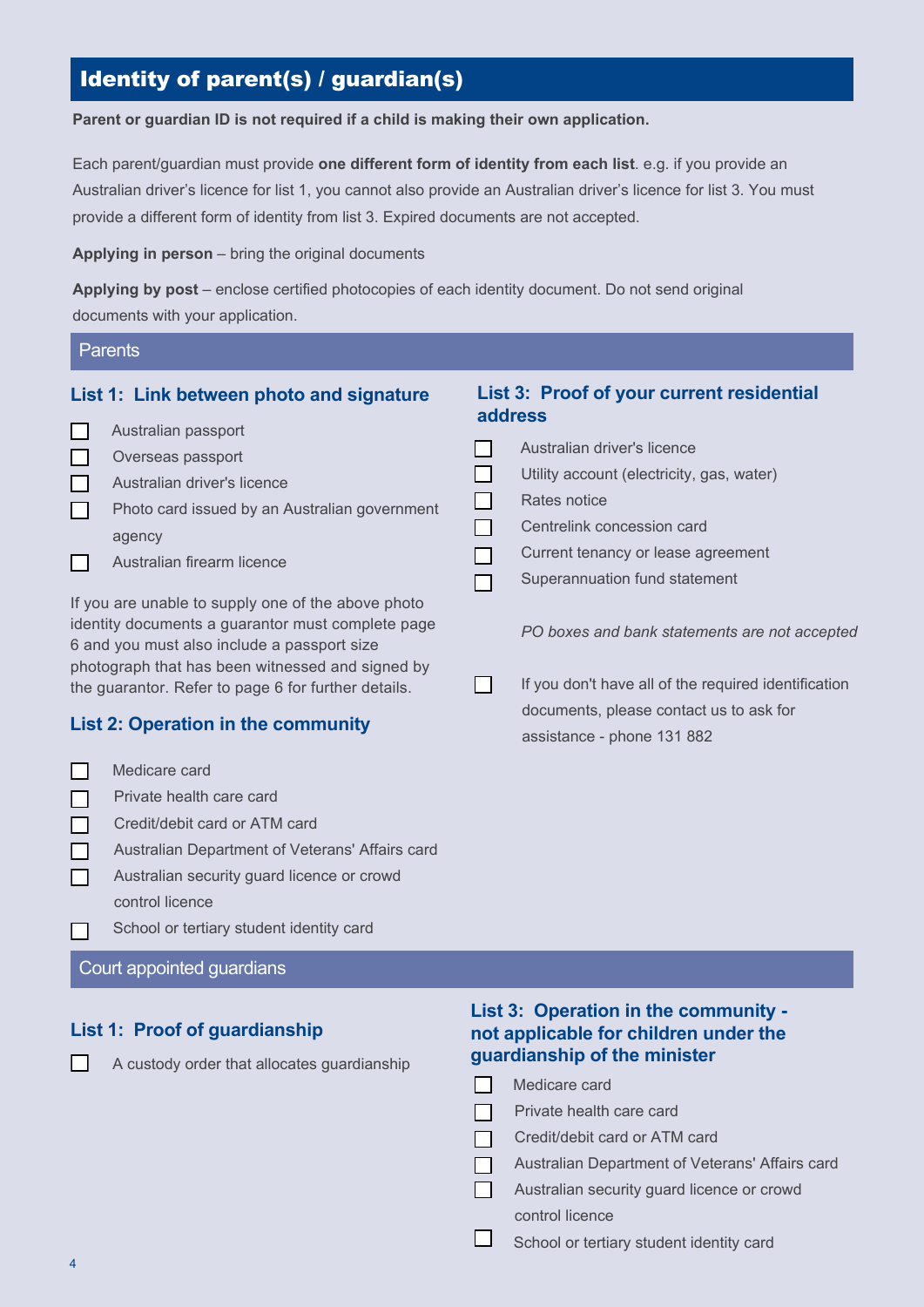#### **List 2: Link between photo and signature**

| Australian passport                              |                                                     | address - not applicable for children<br>under the guardianship of the minister |                                               |  |
|--------------------------------------------------|-----------------------------------------------------|---------------------------------------------------------------------------------|-----------------------------------------------|--|
|                                                  | Overseas passport                                   |                                                                                 |                                               |  |
|                                                  | Australian driver's licence                         |                                                                                 | Australian driver's licence                   |  |
| ΙI                                               | Photo card issued by an Australian government       |                                                                                 | Utility account (electricity, gas, water)     |  |
|                                                  | agency                                              |                                                                                 | Rates notice                                  |  |
|                                                  | Australian firearm licence                          |                                                                                 | Centrelink concession card                    |  |
|                                                  | If you are unable to supply one of the above photo  |                                                                                 | Current tenancy or lease agreement            |  |
|                                                  | identity documents a guarantor must complete page   |                                                                                 | Superannuation fund statement                 |  |
|                                                  | 6 and you must also include a passport size         |                                                                                 |                                               |  |
| photograph that has been witnessed and signed by |                                                     |                                                                                 | PO boxes and bank statements are not accepted |  |
|                                                  | the guarantor. Refer to page 6 for further details. |                                                                                 |                                               |  |

**List 4: Proof of your current residential** 

## Residency requirements – born overseas only

If you were born overseas, you will need to prove you have been residing in SA for 12 consecutive months before the date of this application. The most current document must be less than three months old.

#### **How to prove 12 months residency**

You need to provide four (4) documents from the past 12 months from the list below. Documents must show your residential address not PO box, business or third party address.

**Bank statements are not accepted.**

|                        | Examples of accepted proof                       |                                         |
|------------------------|--------------------------------------------------|-----------------------------------------|
|                        | Do you own your home?                            | Are you currently unemployed?           |
|                        | Rates notice*                                    | Centrelink payment advice               |
|                        | Water rates*                                     | Centrelink ledger, with address history |
|                        | Utility bills*                                   | School reports                          |
|                        | Land valuation certificate                       | University/TAFE transcripts             |
|                        | Home insurance paper*                            | Do you own a vehicle?                   |
|                        | *Please include proof of payment                 | Insurance papers                        |
| Do you rent your home? |                                                  | Registration papers*                    |
|                        | Agent lease agreement with rental history ledger | Infringement notice*                    |
|                        | Bond lodgement notice                            | *Please include proof of payment        |
|                        | Content insurance papers*<br>Utility bills*      | What other documents do you have?       |
|                        | Housing SA rental ledger                         | Other government letters                |
|                        |                                                  | Electoral enrolment confirmation        |
|                        | *Please include proof of payment                 | Superannuation documents                |
|                        | Do you work?                                     | Private health insurance statements     |
|                        | ATO Notice of Assessment                         |                                         |
|                        | Centrelink payment advice                        |                                         |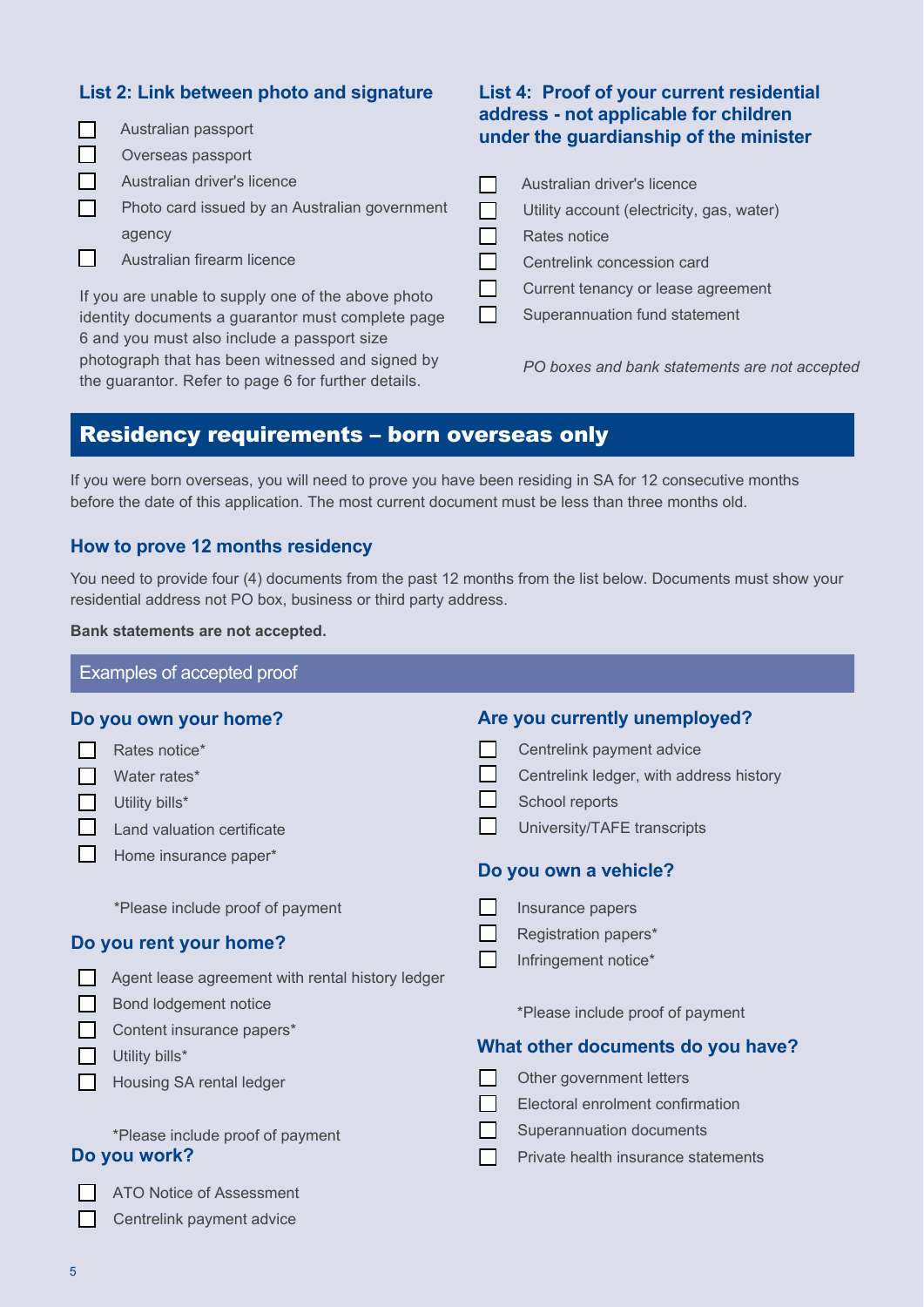## Unable to supply photo identification

If you are unable to supply the photo identity documents listed above, a guarantor must complete the below details. You must also include a passport size photograph that has been witnessed and signed by the guarantor.

Please include a recent passport size colour photograph signed on the back by a guarantor.

#### **The guarantor MUST:**

- not be related by birth or marriage to the person making the application;
- not be a de facto partner of the person making the application;
- not live with the person in the last 12 months;
- be 18 years of age or over;
- endorse the back of the photograph writing: "this is a true photo of" (the applicant's full name) and signing their own name;
- have known the person for at least the last 12 months.

#### Guarantor's details

#### Surname

**Your photograph MUST:**

- Measure 45mm high and 35mm wide
- be signed on the back by you
- be endorsed on the back by the guarantor with their name and signature

#### **Please DO NOT glue or staple down the photo**



35mm

| Given names                                     |  |  |  |                                      |  |
|-------------------------------------------------|--|--|--|--------------------------------------|--|
|                                                 |  |  |  |                                      |  |
| Residential address (PO Box cannot be accepted) |  |  |  |                                      |  |
|                                                 |  |  |  |                                      |  |
| Date of birth<br>Daytime telephone number       |  |  |  | Email address                        |  |
|                                                 |  |  |  |                                      |  |
| How do you know the person in this photo        |  |  |  |                                      |  |
| (e.g. friend, colleague)?                       |  |  |  | How long have you known this person? |  |
|                                                 |  |  |  |                                      |  |
|                                                 |  |  |  |                                      |  |

#### Guarantor's declaration

I declare that the information I have provided is true and correct to my knowledge and that I am qualified to be a guarantor for the person making this application this application.

I authorise the SA Registry of Births, Deaths & Marriages to make enquiries with any organisation or individual to verify the information I have provided on this form.

Guarantor's signature **Date signed** Business Controller and Date signed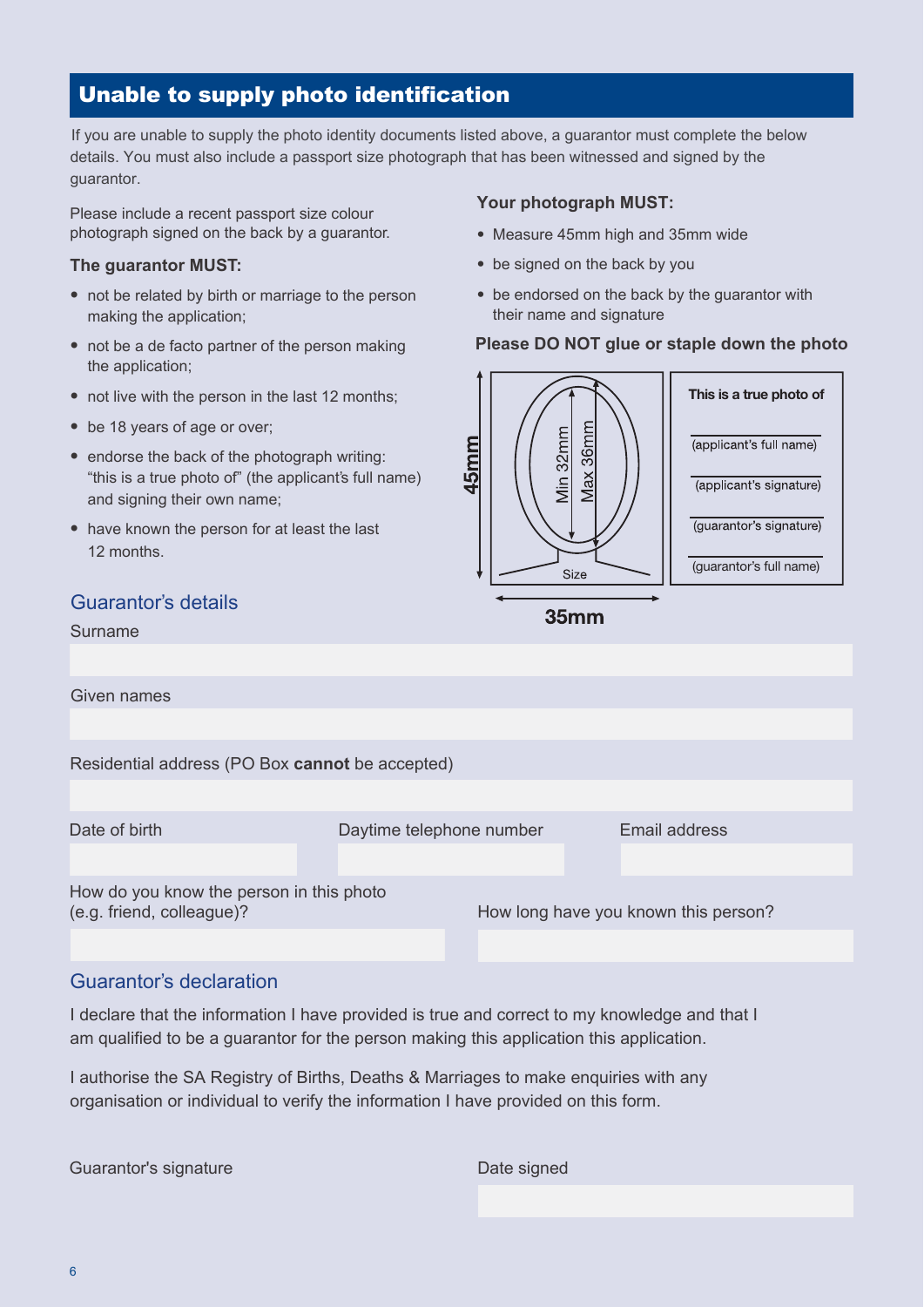## False representation

If you knowingly provide false information in this application, you may be guilty of an offence under Section 51 of the *Births, Deaths and Marriages Registration Act 1996*.

#### **Maximum penalty: \$1250**

## Section A - Your/your child's details

Applications to the Registrar in relation to a change of a child's sex or gender identity need to be approved by the South Australian Civil & Administrative Tribunal (SACAT). The Tribunal may approve the making of the application if satisfied that it is in the best interests of the child that approval be granted. In determining whether or not to approve the making of the application, the Tribunal must take into account whether the child:

- understands the meaning and implications of the making of the application; and
- has the capacity to consent to the application and, if so, the child's position in relation to the making of the application; and
- has undertaken a sufficient amount of appropriate clinical treatment in relation to their sex or gender identity; and
- has been provided a designated certificate or a prescribed notification in relation to their sex or gender identity.

| Child's details                                   |                                                                                                |  |  |  |
|---------------------------------------------------|------------------------------------------------------------------------------------------------|--|--|--|
| Family name                                       |                                                                                                |  |  |  |
|                                                   |                                                                                                |  |  |  |
| Current given name                                | Other given names                                                                              |  |  |  |
|                                                   |                                                                                                |  |  |  |
| Date of birth                                     | Sex at birth recorded as                                                                       |  |  |  |
|                                                   | $\Box$ Female $\Box$ Not determined<br>$\Box$ Male                                             |  |  |  |
| Details of the person completing this application |                                                                                                |  |  |  |
|                                                   |                                                                                                |  |  |  |
| parent, legal guardian                            | Complete this section if you are the applicant, or are applying on behalf of your child - e.g. |  |  |  |
| Family name                                       |                                                                                                |  |  |  |
|                                                   |                                                                                                |  |  |  |
| Given name                                        | Other given names                                                                              |  |  |  |
|                                                   |                                                                                                |  |  |  |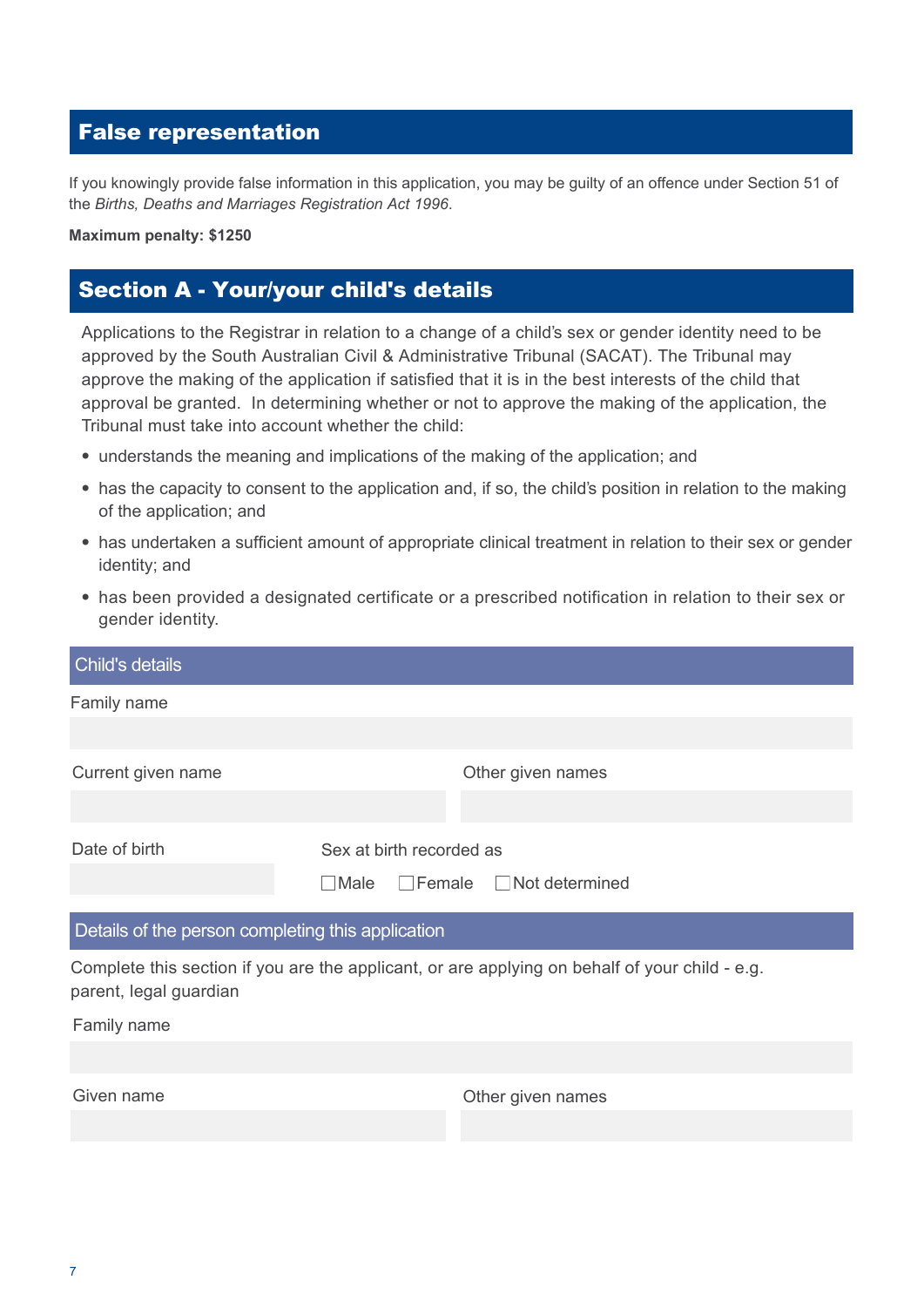| Parent 1                 |           |                   |
|--------------------------|-----------|-------------------|
| Parent 1                 |           |                   |
| Female<br>Male           | Co-parent |                   |
| Family name              |           |                   |
|                          |           |                   |
| Family name at birth     |           |                   |
|                          |           |                   |
| Given name               |           | Other given names |
|                          |           |                   |
| Parent 2 (if applicable) |           |                   |
| Male<br>Female           | Co-parent |                   |
| Family name              |           |                   |
|                          |           |                   |
| Family name at birth     |           |                   |
|                          |           |                   |
| Given name               |           | Other given names |
|                          |           |                   |
|                          |           |                   |

I/my child have/has undertaken clinical treatment in relation to my/my child's sex or gender identity. I enclose a statement of an Australian registered medical practitioner or psychologist.

I apply to the Registrar to have my/my child's change of sex or gender identity registered in accordance with section 29J of the BDMR Act (child whose birth is registered in South Australia) or for the issue of an identity acknowledgment certificate in accordance with section 29P of the BDMR Act (child born overseas and resident in South Australia).

I/my child wish/wishes to have my/their sex or gender identity recorded as:

| Male                               |
|------------------------------------|
| <b>Female</b>                      |
| Non-binary                         |
| Indeterminate/intersex/unspecified |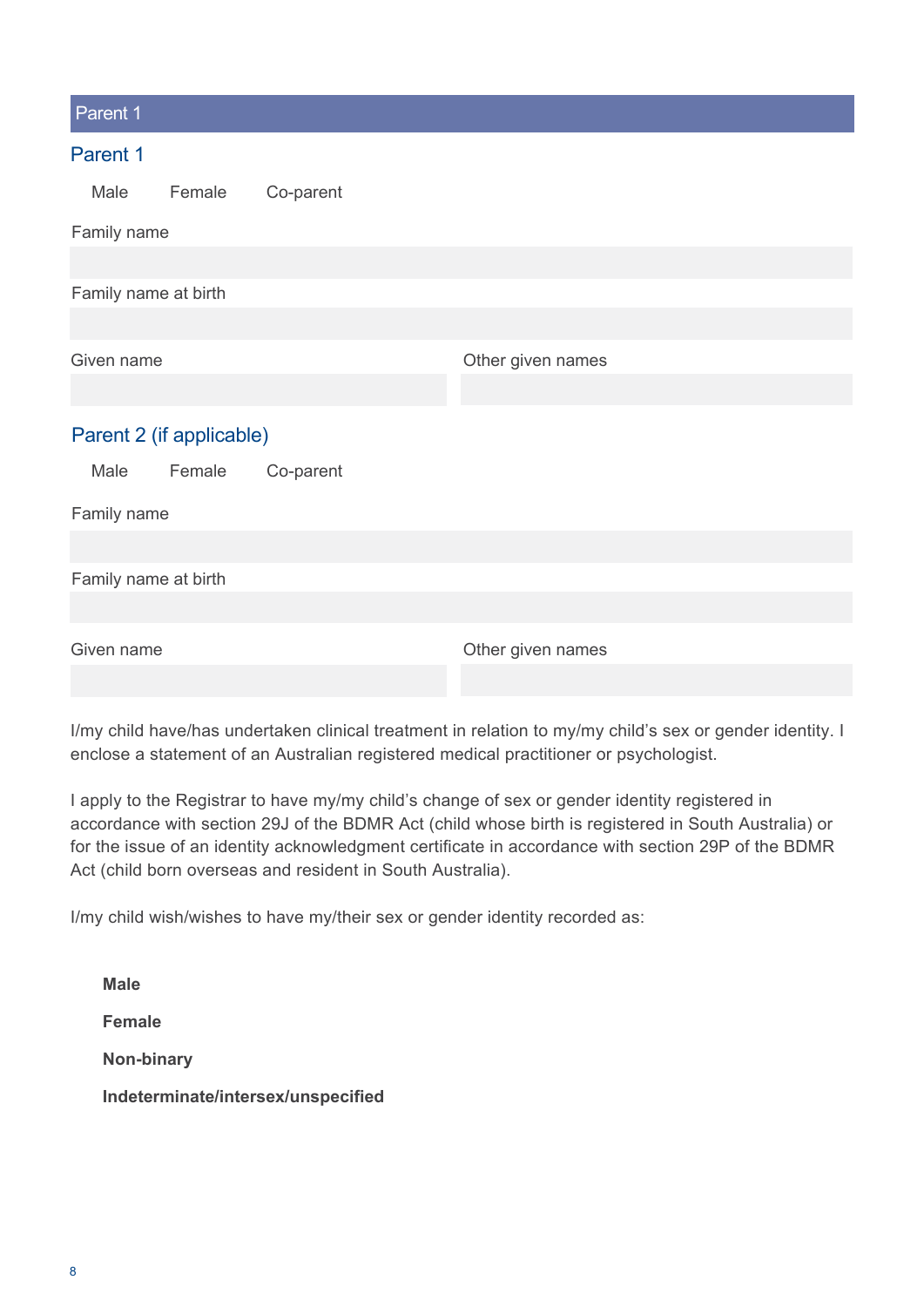I understand that it is a punishable offence to:

- give false information in this application
- produce a birth certificate issued before my change of sex or gender identity with intent to deceive.

I understand that the SA Registry of Births Deaths and Marriages may confirm or verify the validation of any document provided with this application to establish my/my child's identity and eligibility for this change of sex or gender identity to be registered.

I understand that the Tribunal may ask me/my child at the time of the hearing questions to assist it in assessing whether it is in my/my child's best interests that approval be granted, including in relation to:

- whether I/my child understand/s the meaning and implications of the making of this application;
- whether I/my child have/has the capacity to consent to this application and, if so, my/my child's position in relation to the making of this application; and
- whether I/my child have/has undertaken a sufficient amount of appropriate clinical treatment in relation to my/my child's sex or gender identity

I have read and understand 'Your privacy' and 'Disclosure of information' and declare the information provided in this application is true and correct

Has a change of name application been lodged with this application?

 $\Box$  Yes

No

I certify that I have read and understood the information on the previous pages.

**Signature of applicant 1**

#### **Date**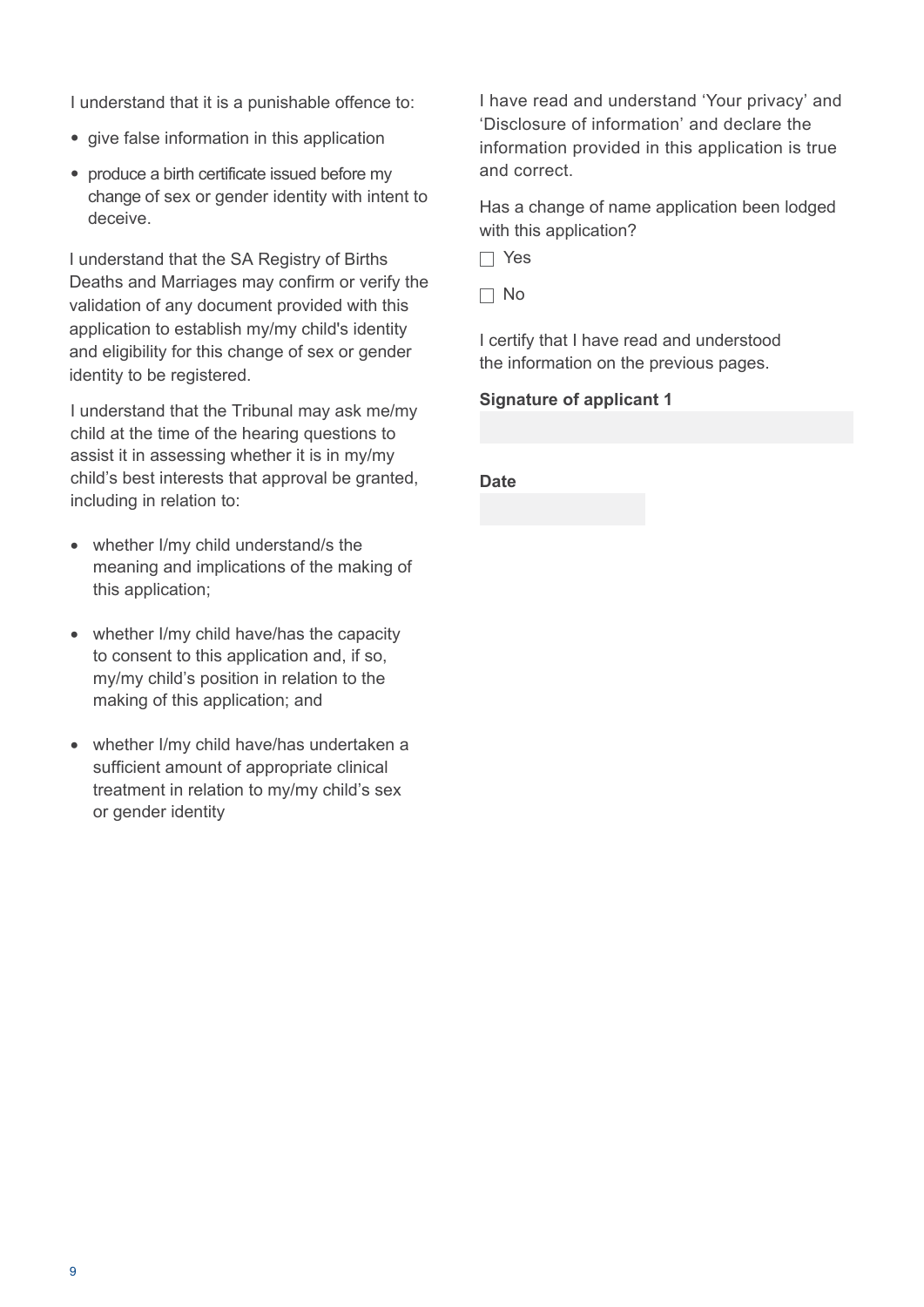## Section B– Medical practitioner or psychologist statement

#### False information

If you knowingly provide false information in this application, you may be guilty of an offence under Section 51 of the *Births, Deaths and Marriages Registration Act 1996*.

#### **Maximum penalty: \$1250**

#### Statement from an Australian registered medical practitioner or registered psychologist

The law which enables applications for changes of sex or gender identity to be recognised under the Births, Deaths and Marriages Registration Act 1996 (the "BDMR Act") requires the Registrar of Births, Deaths and Marriages and, in the case of persons below the age of 18 years the South Australian Civil & Administrative Tribunal (SACAT), to be satisfied that the person has undertaken a sufficient amount of appropriate clinical treatment in relation to their sex or gender identity.

Applications relating to such recognition must be accompanied by a statement from a medical practitioner or psychologist certifying that the person has undertaken a sufficient amount of appropriate clinical treatment in relation to their sex or gender identity.

If the clinical treatment provided has been constituted by counselling only, please include details of the number of counselling sessions provided, the total duration of the counselling sessions and the date(s) on which the counselling sessions were provided (the BDMR Act and its associated regulations provide that treatment constituted by counselling only cannot be regarded as sufficient if it is less than a minimum of 3 separate counselling sessions aggregating at least 135 minutes or counselling sessions occurring over a period of at least 6 months).

Further considerations apply to applications made in respect of persons below the age of 18 years. In particular, they need to be approved by the South Australia Civil & Administrative Tribunal (SACAT) and the Tribunal must consider whether it is in the best interest of the child that approval be granted.

The tribunal must take into account whether the child:

- Understands the means and implications of the making of the application; and
- Has the capacity to consent to this application and, if so, the child's position in relation to the making of this application.

You are invited to express your opinion on these points.

The following guidance is provided to practitioners:

- The statement must be on letterhead with your contact details and your Medicare provider number.
- On the assumption that you consider that your patient has undertaken a sufficient amount of appropriate clinical treatment in relation to their sex or gender identity, the following sample statement is suggested. There is no requirement that these exact words be used.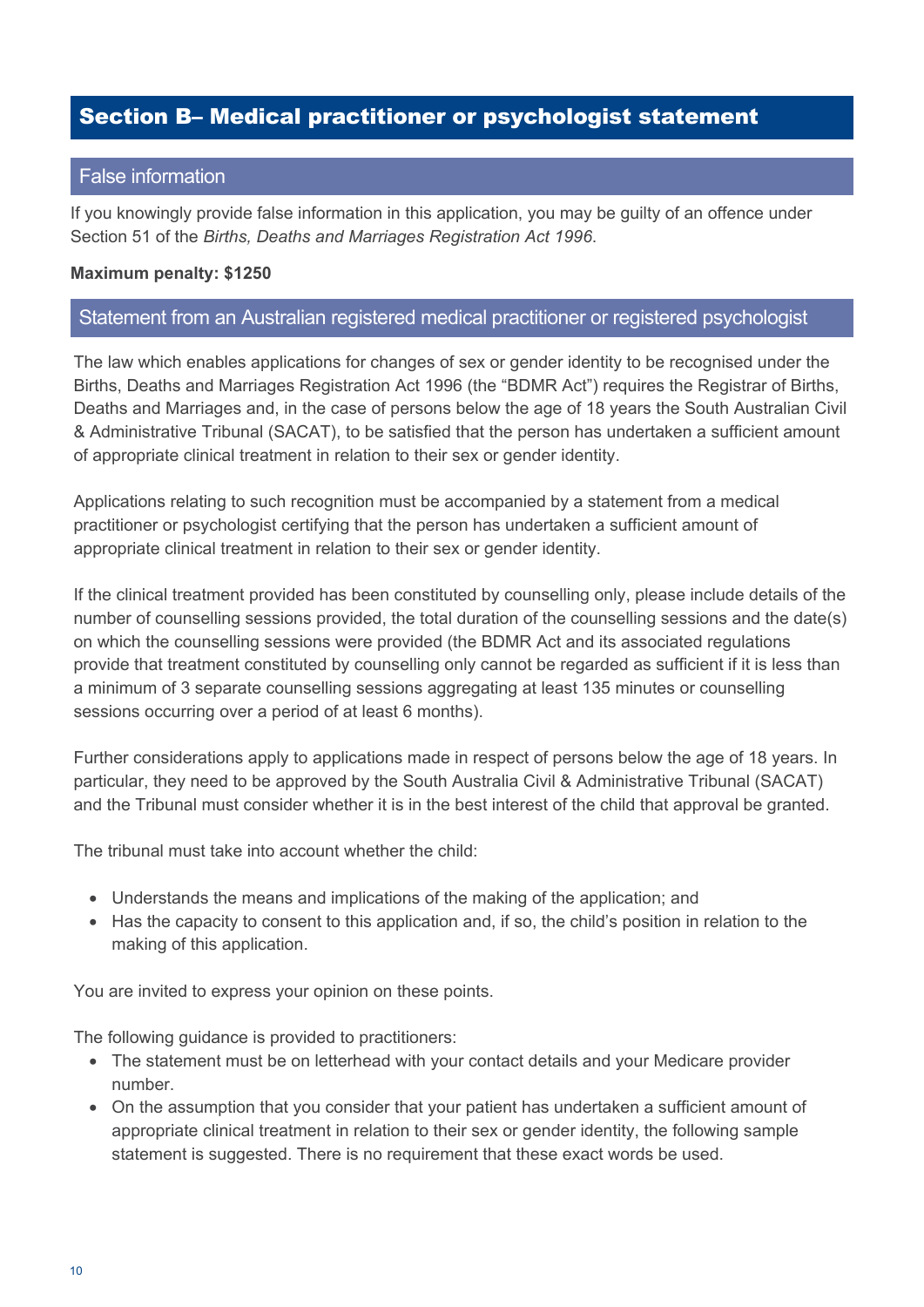*<Practitioner name> <Practitioner address> <Practitioner telephone details> <Practitioner email> <Date>*

*To the Registrar,*

*[RE: name and date of birth of child or young person the subject of the application (SACAT case reference no if known)]*

*I am a psychologist/medical practitioner registered in Australia. I have provided clinical treatment for <insert child's name>, whose identity I have confirmed from documents provided to me.*

*I can confirm that <insert name> is now known as <insert name> and identifies as the sex or gender identity of (male; female; non-binary; or indeterminate/intersex/unspecified).* 

*The clinical treatment provided has consisted of at least <insert number> sessions of psychological therapy at this service. These sessions, of <insert number of minutes/hours> duration each, occurred*  between <insert date> and <insert date>. Treatment has included <insert details such as *psychoeducation about gender dysphoria, social and medical transition, paediatric referral for treatment for puberty suppression etc.>.*

*It is my opinion that <insert name> has the mental capacity to understand the meaning and implications of a change of sex or gender identity and that they are able to consent to that change. This is based on <insert reasoning>.* 

*I consider that <insert name> has received a sufficient amount of treatment to make a decision about their affirmed sex or gender identity and that they, in an age appropriate manner, are supportive of the application to change their legally recognised sex or gender identity to that of (male; female; nonbinary; indeterminate/ intersex/ unspecified).*

*(Any other information you feel is relevant)*

*I certify that the information provided is, to the best of my knowledge and belief, correct for the purpose of registering a change of sex or gender identity.*

*Kind regards*

*Name Title Medicare Provider No:*